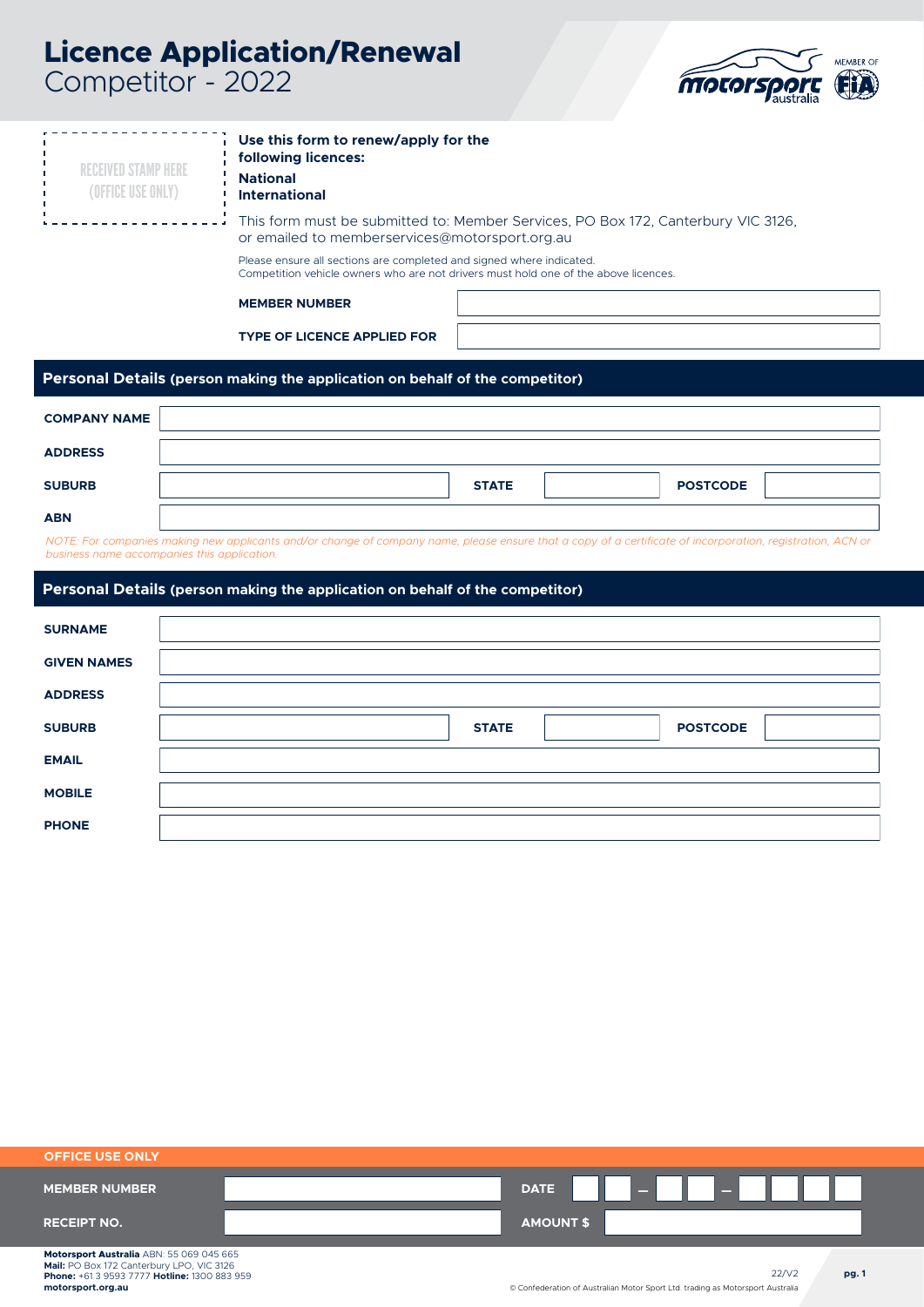# **Licence Application/Renewal**

Competitor - 2022



# **AIMSS**

# **AIMSS Contribution**

If you **do not** wish to make a \$10.00 contribution to AIMSS, please tick the box, and reduce your Grand Total by \$10.00 Please note, a \$10.00 AIMSS Contribution is included in adult licence fee (not applicable to junior licences). The Australian Institute of Motor Sport Safety is a national not-for-profit organisation founded by Motorsport Australia, which is committed<br>to improving safety in motorsport at all levels in Australia. Visit aimss.com.au

# **Licence Selection**

| <b>COMPETITOR</b>            |         |
|------------------------------|---------|
| <b>Individual</b>            | \$500   |
| <b>National Company</b>      | \$1,000 |
| <b>International Company</b> | \$1,300 |

# **Additional Options**

**Motorsport Australia Manual: \$5.00**

The technical Manual is available at motorsport.org.au.

If you require a printed copy, please tick and add \$5.00 to the Grand Total.

| l Passbook                       |
|----------------------------------|
| Please tick if you require a new |
| competitor passbook.             |

# **Fee Total**

**GRAND TOTAL: \$**

Grand total should reflect the total of licence fee and options selected.

# **Payment**

# **Paying by (please tick appropriate box) Debit or Credit Card details**

**Cheque/Money Order** *(Made payable to "Motorsport Australia")*

**Debit or Credit Card** *(Please complete details. Please note that American Express is not able to be used for payment)*

| Name on card       |      |            |  |
|--------------------|------|------------|--|
| <b>Card number</b> |      |            |  |
| <b>Card expiry</b> |      | <b>CVV</b> |  |
| <b>Card type</b>   | Visa | Mastercard |  |
| <b>Signed</b>      |      |            |  |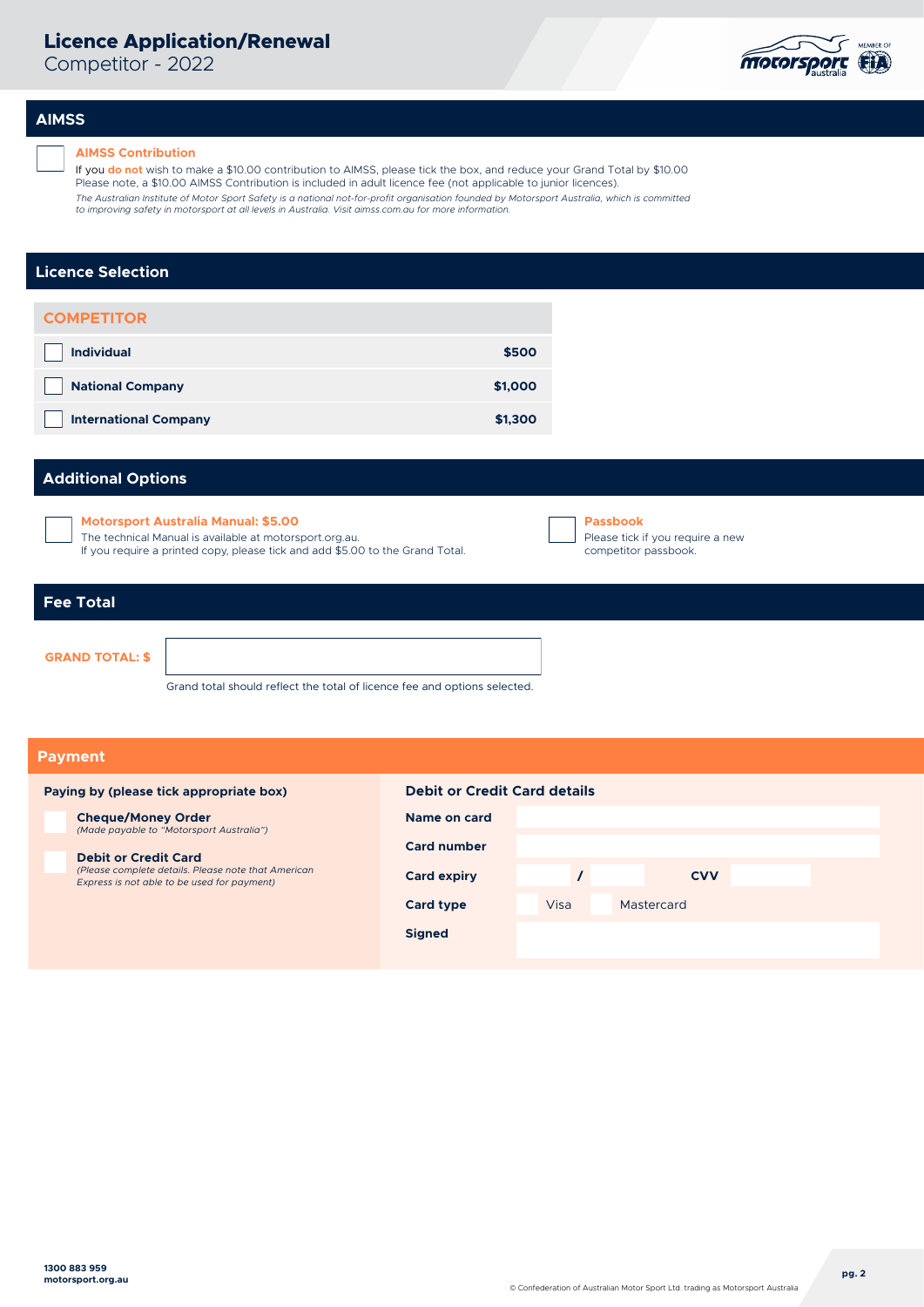Competitor - 2022



# **Risk Warning and Disclaimer**

**Motorsport Activities are inherently dangerous recreational activities and there is significant risk of injury, disability or death. If you do not wish to be exposed to such risks, then you should not participate in the Motorsport Activities.**

## **Acknowledgement of Risks**

- I acknowledge that the risks associated with attending or participating in Motorsport Activities include but are **not limited** to the risk that I may suffer harm as a result of:
- motor vehicles (or parts of them) colliding with other motor vehicles or persons or property;
- other participants acting dangerously or with lack of skills; high levels of noise exposure;
- 
- acts of violence and other harmful acts (whether intentional or inadvertent) committed by persons attending or participating in the event; and and the failure or unsuitability of facilities (including grand-stands, fences

**Exclusion of Liability, Release and Indemnity** In exchange for being able to attend or participate in the Motorsport Activities, **I will and agree to:** 

- to **release** Motorsport Australia and the Entities to the extent that any or all of them are providing Recreational Services from all liability for:
	- my **death**;
	- any **physical or mental injury** (including the aggravation, acceleration or recurrence of such an injury);
	- the contraction, aggravation or acceleration of a **disease** including but not only COVID-19;<br>• the coming into existence, the aggravation, acceleration or recurrence of any other **condition, circumstance, occurrence, act state of affairs:**
		- that is or may be harmful or disadvantageous to me or the community; or
		- that he or may be harmlar or disadvantage to me or the community,
- any claim for any costs and expenses I may incur as a consequence of any of the above; arising from my participation in or attendance at the Motorsport Activities;
- 

to indemnify and hold harmless and keep indemnified Motorsport Australia and the Entities to the maximum extent permitted by law in respect of any Claim by any person; and to attend at or participate in the Motorsport Activities at my own risk.

#### **I understand that:**

- nothing in this document excludes, restricts or modifies any rights that I may have as a result of significant personal injury that is caused by the Reckless Conduct of Motorsport Australia and the Entities as the supplier
- nothing in this document prevents Motorsport Australia and the Entities from relying on any laws (including statute and common law) that limit or preclude their liability; nothing in this document excludes any term or quarantee which under statute cannot be excluded, however the liability of Motorsport Australia and the Entities is limited to the minimum nothinum provided to the minimum mate liability allowable by law;
- nothing in this document precludes me from making a claim under a Motorsport Australia insurance policy where I am expressly entitled to make a claim under that insurance policy; and
- Motorsport Australia has arranged for limited personal injury insurance coverage which may provide me with some protection for loss, damage or injury that I may suffer during my participation in the Motorsport Activities. I acknowledge and accept that the insurance taken out by Motorsport Australia may not provide me with full indemnity for loss, damage or<br>injury that I may suffer during my partic my own insurance arrangements are ultimately my responsibility and I will arrange any additional coverage at my expense after taking into account Motorsport Australia's insurance arrangements, this document and my own circumstances.

#### **Where Motorsport Activities are held in the following jurisdictions, I acknowledge that I have also read and accept the following warnings:**

Under Australian Government Consumer Law (which is part of the **Competition and Consumer Act 2010 (Commonwealth)**), several guarantees are implied into contracts for the supply of certain goods and services. I agree that the application of all or any of the provisions of Subdivision B of Division 1 of Part 3-2 of Australian Consumer Law (i.e. guarantees relating to the supply of services), the exercise of rights conferred by those provisions, and any liability of Motorsport Australia and the Entities for a failure to comply with any such guarantees, are<br>excluded. However, such exclus

- 
- death, physical or mental injury (including aggravation, acceleration or recurrence of such an injury of the individual); contraction, aggravation or acceleration of a disease of an individual; or
- the coming into existence, the aggravation, acceleration or recurrence of any other condition, circumstance, occurrence, activity, form of behaviour, course of conduct or state of affairs<br>in relation to an individual that This exclusion does not apply to significant personal injury suffered by me as a result of the reckless conduct of Motorsport Australia and the Entities.

#### **Warning Applicable in Relation to Motorsport Activities Held in Victoria**

**Warning Under The Australian Consumer Law and Fair Trading Act 2012:** 

Under The Australian Consumer Law (Victoria), several statutory guarantees apply to the supply of certain goods and services. These guarantees mean that the supplier named on this form is required to ensure that the recreational services it supplies to me

- are rendered with due care and skill;
- are reasonably fit for any purpose which I either expressly or by implication, make known to the supplier; and

● might reasonably be expected to achieve any result I have made known to the supplier.<br>Under section 22 of the **Australian Consumer Law and Fair Trading Act 2012 (Vic)**, the supplier is entitled to ask me to agree that t if I sign this form, I am agreeing that any rights to sue the supplier under the **Australian Consumer Law and Fair Trading Act 2012** if I am killed or injured because the services were not in

accordance with these guarantees, are excluded, restricted or modified in the way set out in this form.<br>**Note:** I note that the change to my rights, as set out in this form, does not apply if my death or injury is due to g

"Gross negligence" in relation to an act or omission, means doing the act or omitting to do an act with reckless disregard, with or without consciousness, for the consequences of the act or<br>omission. See regulation 5 of th

**Warning Applicable in Relation to Motorsport Activities Held in South Australia**<br>Under sections 60 and 61 of **The Australian Consumer Law (SA)**, if a person in trade or commerce supplies me with services (including recrea that those services:

will be rendered with due care and skill; and

- any product resulting from those services, will be reasonably fit for the purpose for which the services are being acquired (as long as that purpose is made known to the supplier); and<br>● any product resulting from those any product resulting from those services, will be of such a nature, and quality, state or condition, that they might reasonably be expected to achieve the result that the consumer wishes
- to achieve, (as long as that wish is made known to the supplier or a person with whom negotiations have been conducted in relation to the acquisition of the services.

### **Excluding, Restricting or Modifying My Rights:**

Under section 42 of the **Fair Trading Act 1987 (SA)**, the supplier of recreational services is entitled to ask me to agree to exclude, restrict or modify their liability for any personal injury<br>suffered by me or another pe supplier's liability with the result that compensation may not be payable if I or the third party consumer suffer personal injury.

#### **Important:**

I do not have to agree to exclude, restrict or modify my rights by signing this form. The supplier may refuse to provide me with the services if I do not agree to exclude, restrict or modify my<br>rights by signing this form. rights. A parent or guardian of a child who acquires recreational services for the child cannot legally agree to exclude, restrict or modify the child's rights.

## **Agreement to exclude, restrict or modify my rights:**

I agree that the liability of Motorsport Australia and the Entities for any death or personal injury that may result from the supply of the recreational services that may be suffered by me (or a<br>person for whom or on whose

# **Definitions:**

- a. "Claim" means and includes any action, suit, proceeding, claim, demand or cause of action however arising including but not limited to negligence, BUT does NOT include a claim under a Motorsport Australia insurance policy by any person expressly entitled to make a claim under that insurance policy;
- b. "Entities" means event and competition organisers/promoters/managers, land and track owners/managers/administrators/lessees, Motorsport Australia affiliated clubs, state and<br>territory governments and insureds listed in related bodies corporate) and each of their organs and agencies, officers/president/directors/executives, employees, servants, agents, partners, providers, members, competitors, drivers, co-drivers, navigators, officials, crew members, service crew, delegates, licence holders, representatives, commissions, committees, advisers, trustees, councils, panels,<br>shareholders, volunteers, officials, appoi
- c. "Motorsport Activities" means any motorsport activities or Recreational Services which are permitted or approved which Motorsport Australia regulates or administers or otherwise are<br>under the responsibility / control of
- d. "Motorsport Australia" means the Confederation of Australia Motor Sport Ltd. trading as Motorsport Australia;
- e. "Reckless Conduct" means conduct where the supplier of the recreational services is aware, or should reasonably have been aware, of a significant risk that the conduct could result in personal injury to another person and engages in the conduct despite the risk and without adequate justification;
- f. "Recreational Services" means (unless otherwise defined in this document) services that consist of participation in:
	- a. a sporting activity; or<br>b. a similar leisure time r
		- a similar leisure time pursuit or any other activity that:
		- i. involves a significant degree of physical exertion or physical risk; and<br>i. is undertaken for the purposes of recreation opieves at leisure
		- is undertaken for the purposes of recreation, enjoyment or leisure